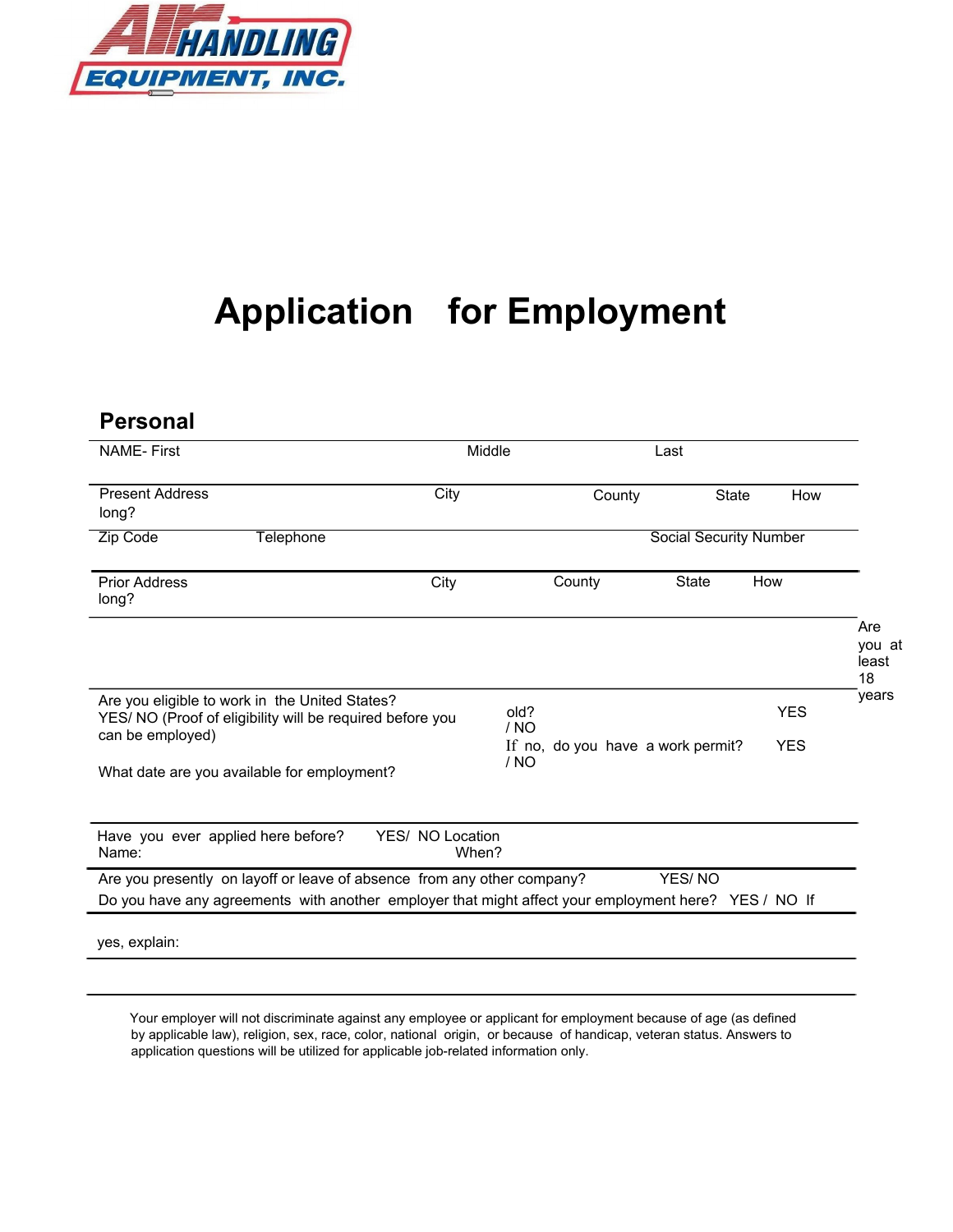

### **Availability To Work Sheet**

Name:

Please indicate the times you are available to work in the following table:

| Sunday    |  |
|-----------|--|
| Monday    |  |
| Tuesday   |  |
| Wednesday |  |
| Thursday  |  |
| Friday    |  |
| Saturday  |  |

PLEASE NOTE: This is an *AVAILABILITY SHEET* not a *REQUEST SHEET.*

Activities that may conflict with the information provided above:

Are you currently attending school?

If yes, when do you expect your schedule to change again?

THANK YOU FOR YOUR COOPERATION.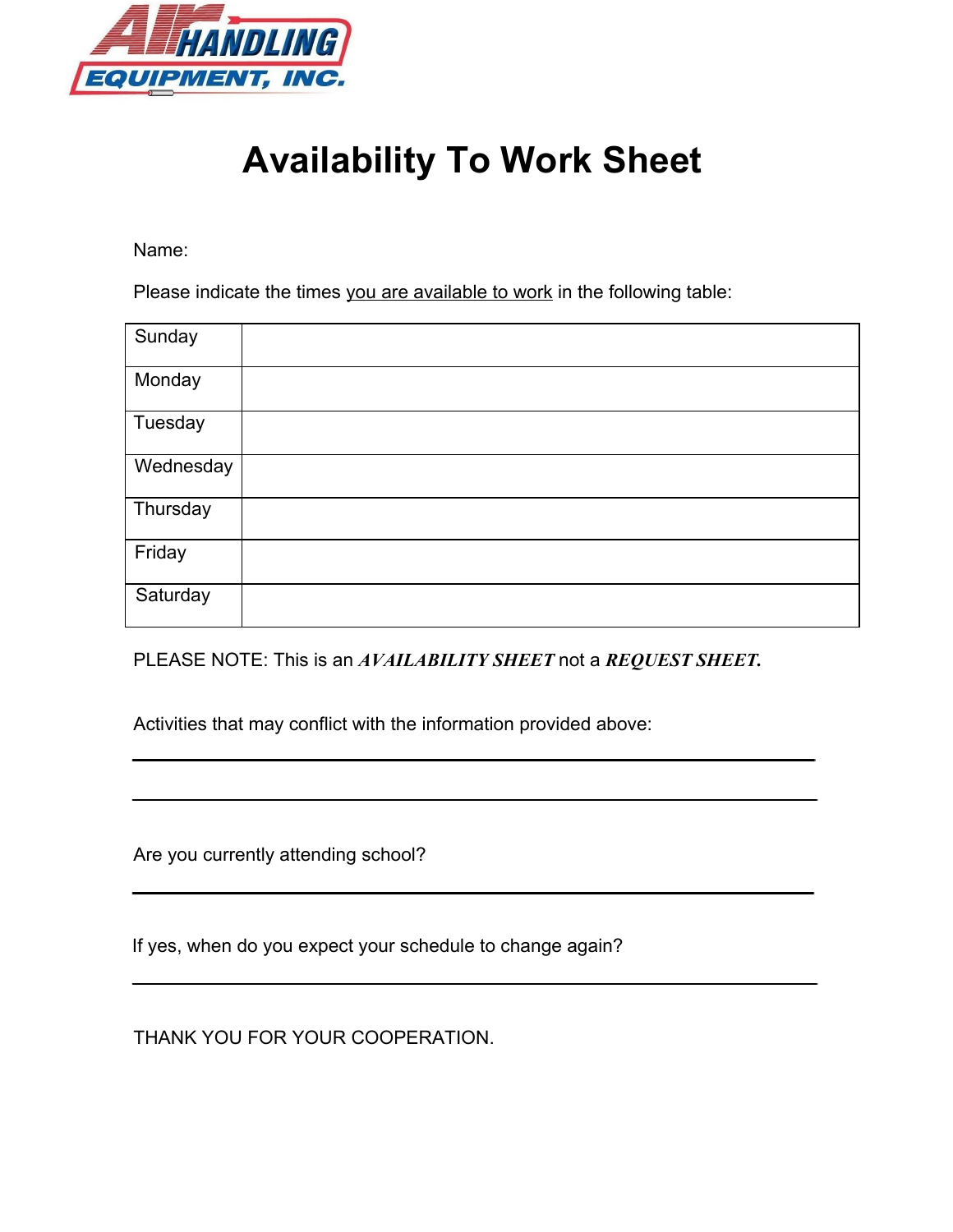

# Employment Data **Employment Data**

Please complete your past employment records as complete as possible Please complete your past employment records as complete as possible<br>- molever Name, Adress Phone Number

| Employer Name, Address, Phone Number | Dates<br>(MO/YR)        | FULL-TIM                                                                      | salary/Monthly Earnings                       | Nature of Work     |
|--------------------------------------|-------------------------|-------------------------------------------------------------------------------|-----------------------------------------------|--------------------|
|                                      |                         |                                                                               | Name of Supervisor                            | Reason for Leaving |
|                                      |                         | PART-TIM                                                                      |                                               |                    |
|                                      |                         | SEASONA                                                                       |                                               |                    |
| Employer Name, Address, Phone Number | (MO/YR)<br><b>Dates</b> | FULL-TIM                                                                      | Salary/Monthly Earnings<br>\$                 | Nature of Work     |
|                                      |                         | PART-TIM                                                                      | Name of Supervisor                            | Reason for Leaving |
|                                      |                         | SEASONA                                                                       |                                               |                    |
| Employer Name, Address, Phone Number | (MOYR)<br><b>Dates</b>  | $\begin{array}{c}\n\text{(Circle)}\\ \text{FUL-TIM} \\ \text{E}\n\end{array}$ | Salary/Monthly Earnings                       | Nature of Work     |
|                                      |                         |                                                                               | Name of Supervisor                            | Reason for Leaving |
|                                      |                         | I PART-TIM<br>E                                                               |                                               |                    |
|                                      |                         | SEASONA                                                                       |                                               |                    |
| Employer Name, Address, Phone Number | Dates<br>(MO/YR)        | FULL-TIM                                                                      | Salary/Monthly Earnings                       | Nature of Work     |
|                                      |                         | PART-TIM                                                                      | Name of Supervisor                            | Reason for Leaving |
|                                      |                         |                                                                               |                                               |                    |
|                                      |                         | SEASONA                                                                       |                                               |                    |
| Employer Name, Address, Phone Number | (MOYR)<br><b>Dates</b>  | Circle)<br>FULL-TIM                                                           | Salary/Monthly Earnings<br>Name of Supervisor | Nature of Work     |
|                                      |                         | PART-TIM<br>E                                                                 |                                               | Reason for Leaving |
|                                      |                         | SEASONA                                                                       |                                               |                    |
|                                      |                         |                                                                               |                                               |                    |

# **Education**

|                                                                              | Circle grade completed: |               | 2 | ო           | 4 | ю        | ဖ | $\infty$ |
|------------------------------------------------------------------------------|-------------------------|---------------|---|-------------|---|----------|---|----------|
|                                                                              | Circle grade completed: |               |   |             |   |          |   |          |
| Elementary School<br>City, State<br>High School<br>City, State<br>College(s) | Did you graduate?       | <b>YES/NO</b> |   |             |   |          |   |          |
| City, State                                                                  | Graduated?              | Degree:       |   | Avg. Grade: |   | lajor(s) |   |          |
|                                                                              |                         |               |   |             |   |          |   |          |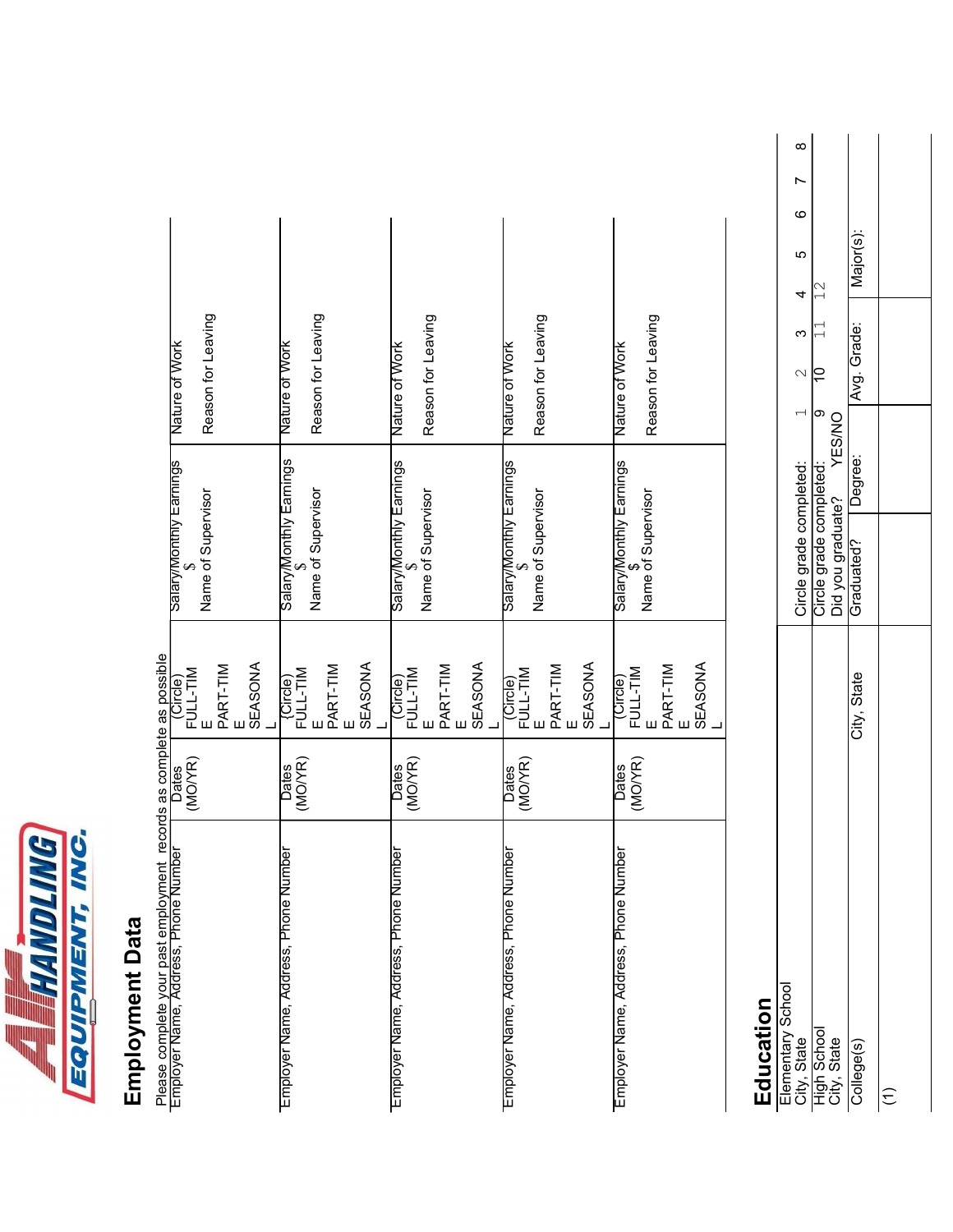

| $\widehat{\Omega}$                                           |                   |                  |
|--------------------------------------------------------------|-------------------|------------------|
| Other job-related schooling, licenses, certifications, etc.: | Institution Name: | Expiration Date: |
| Ξ                                                            | Ξ                 |                  |
| <u>ر،</u><br>٢                                               | ć<br>J            |                  |

[1-PREJ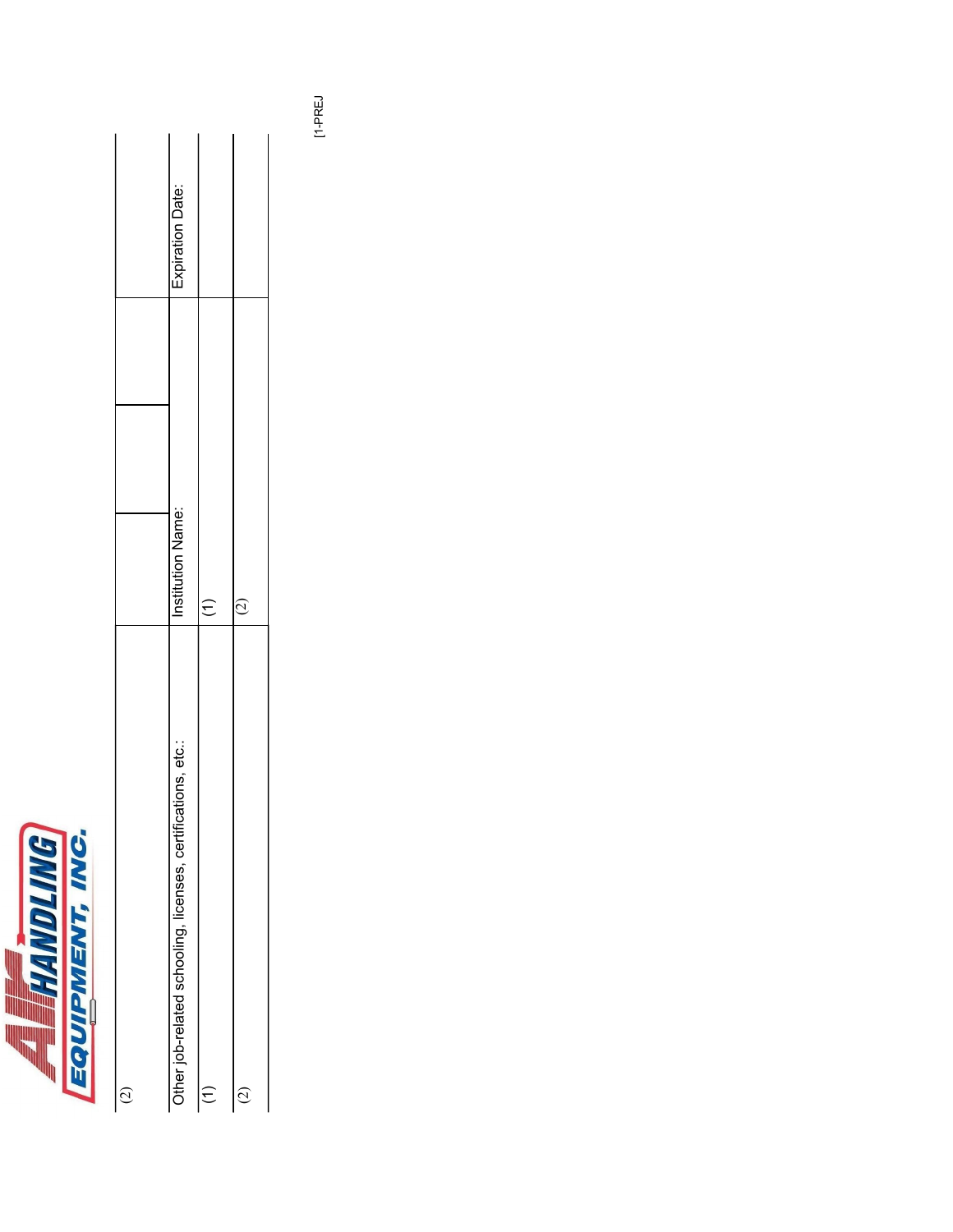

### **References**

List at least two (2) responsible adults who have knowledge of your work ethic, experience, and ability (Do not include relatives former or present employers or fellow employees).

|                      | (Reference 1) | (Reference 2) | (Reference 3) |
|----------------------|---------------|---------------|---------------|
| Name:                |               |               |               |
| Address:             |               |               |               |
| Phone Number:        |               |               |               |
| Occupation:          |               |               |               |
| Relationship to you: |               |               |               |

### **Work Preferences**

| Answer only the questions for which you area applying<br>What type of employment do you want?<br>Part-time<br>Full-time<br>Seasonal | What is your minimum salary requirement? |  |
|-------------------------------------------------------------------------------------------------------------------------------------|------------------------------------------|--|
| For what type of position are you applying for?                                                                                     | What shifts do you prefer?               |  |
| Are you willing to travel? YES / NO What percent of the time?                                                                       | Are you willing to relocate? YES / NO    |  |

What past work experience do you feel is most applicable to this position?

#### **As an applicant for employment, I understand the following:**

- This application will remain on active file for sixty (60) days. If I am hired within this period, this form will be transferred to my individual personnel file.
- If I am not hired within sixty (60) days, this application Is no longer active and I will need to reapply for employment if I wish to be considered for a position after that time.
- **• Any misrepresentation or falsification of information or significant omissions will be cause for rejection of my application or for subsequent discipline up to and including my dismissal from employment If discovered at a later date.**
- **•** After an offer of employment has been extended, I may be required to submit to a physical examination. This may include a drug screen, in order to determine my physical ability to perform my job duties with or without accommodation. **My employment may be contingent upon the result of this examination and drug screen.** If **the results of the physical examination**

**indicate that** I **cannot perform the job for which an offer has been extended and/or if the drug screen results are positive for substance abuse, this will be grounds for disqualifying me or terminating my offer of employment.**

If my application for employment is accepted, the effective date of employment shall be the time I actually begin to work. If I am employed, I agree to comply with and be bound to the safety and health rules and regulations, and the standards of conduct of my employer.

**My employment is no guaranteed for any term, and my employment may be terminated by my employer or myself at any time and for any reason. No management official is authorized to make any oral assurance or promise of continued employment.**

- All information (including Information on any accompanying resume) Is subject to verification.
- **•** I **authorize you to contact and** I **authorize any present or former employer, education institution, law enforcement agency, financial institution, or other persons having personal knowledge about me to furnish any and all information in their possession regarding me, in connection with any decision concerning my employment. Further,** I **hereby release from liability and hold harmless all persons and corporations supplying this information. A photocopy of this authorization is as valid as the original.**

Signed:

Date: